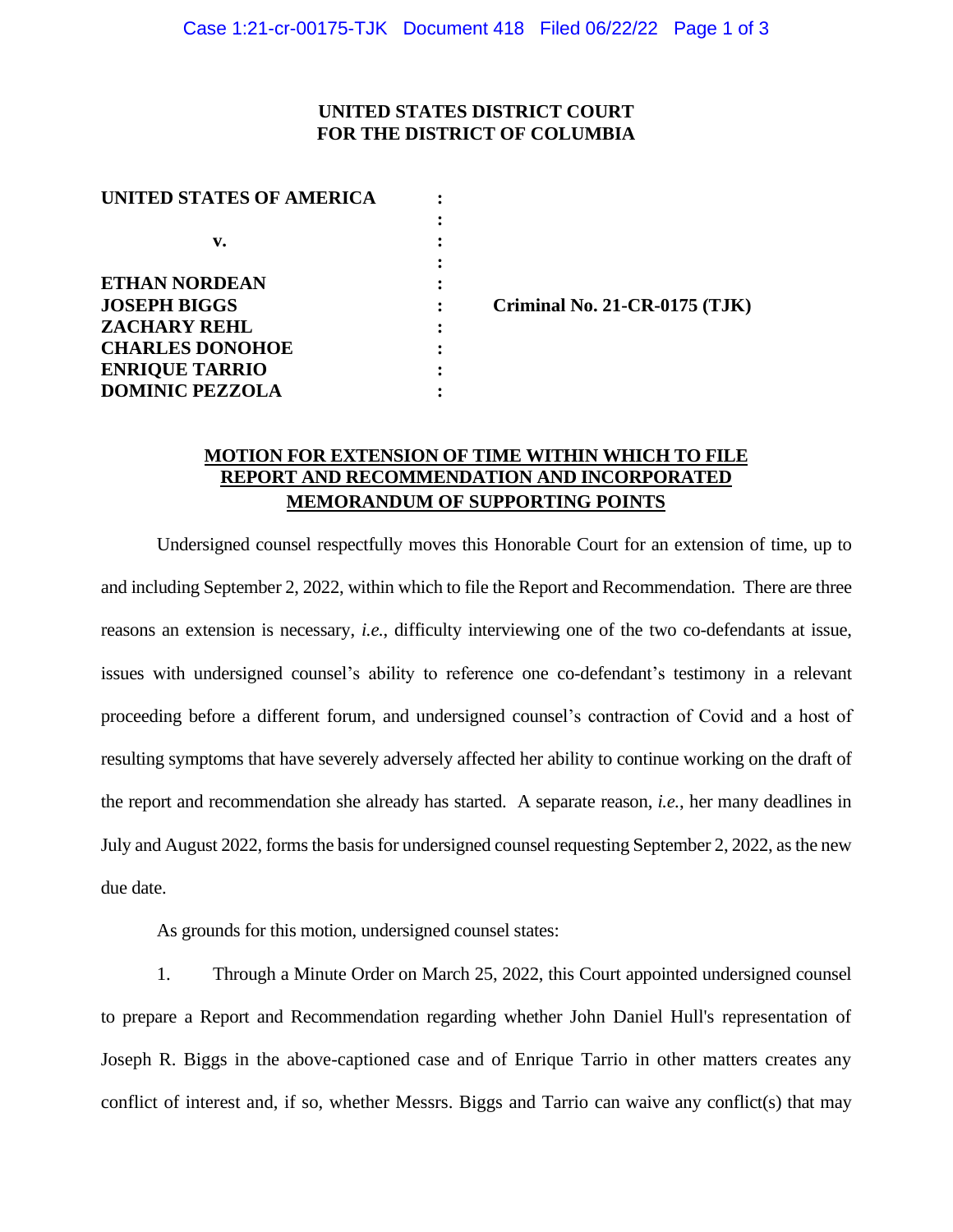#### Case 1:21-cr-00175-TJK Document 418 Filed 06/22/22 Page 2 of 3

exist.

- 2. On April 13, 2022, the Court entered a Minute Order accepting undersigned counsel's
- proposed deadline of June 30, 2022, (Doc. No. 332) for filing that Report and Recommendation.
	- 3. Although undersigned counsel has conducted a number of interviews of relevant parties,

reviewed several documents, researched the applicable law, and started drafting the Report and Recommendation, three impediments to her meeting the June 30 deadline have arisen:

a) Difficulty in being able to interview one of the two co-defendants at issue;

b) Issues regarding undersigned counsel's ability to reference in her Report and Recommendation the testimony of one of the co-defendants in a different forum but on issues relevant to the conflict issue with she has been tasked; and

c) Undersigned counsel's recent incapacitation due to contracting Covid.

4. Given that the trial date in the above-captioned matter has now been continued to December 12, 2022, and based upon undersigned counsel's numerous deadlines in other matters during July and August, 2022, undersigned counsel respectfully requests an extension of the due date for her Report and Recommendation to September 2, 2022, in the hope that by then the various issues that have been impediments to her meeting the June 30 deadline will have been resolved.

**WHEREFORE** for all the foregoing reasons, and any others this Court may deem just and proper, undersigned counsel, respectfully requests that this Motion be granted and that she be permitted to file her Report and Recommendation on or before September 2, 2022.

**Dated: June 22, 2022** Respectfully submitted,

### s/*Santha Sonenberg*

Santha Sonenberg (D.C. Bar No. 376-188) (202) 494-7083 **santhasonenberg@yahoo.com**

\_\_\_\_\_\_\_\_\_\_\_\_\_\_\_\_\_\_\_\_\_\_\_\_\_\_\_\_\_\_\_\_\_\_\_